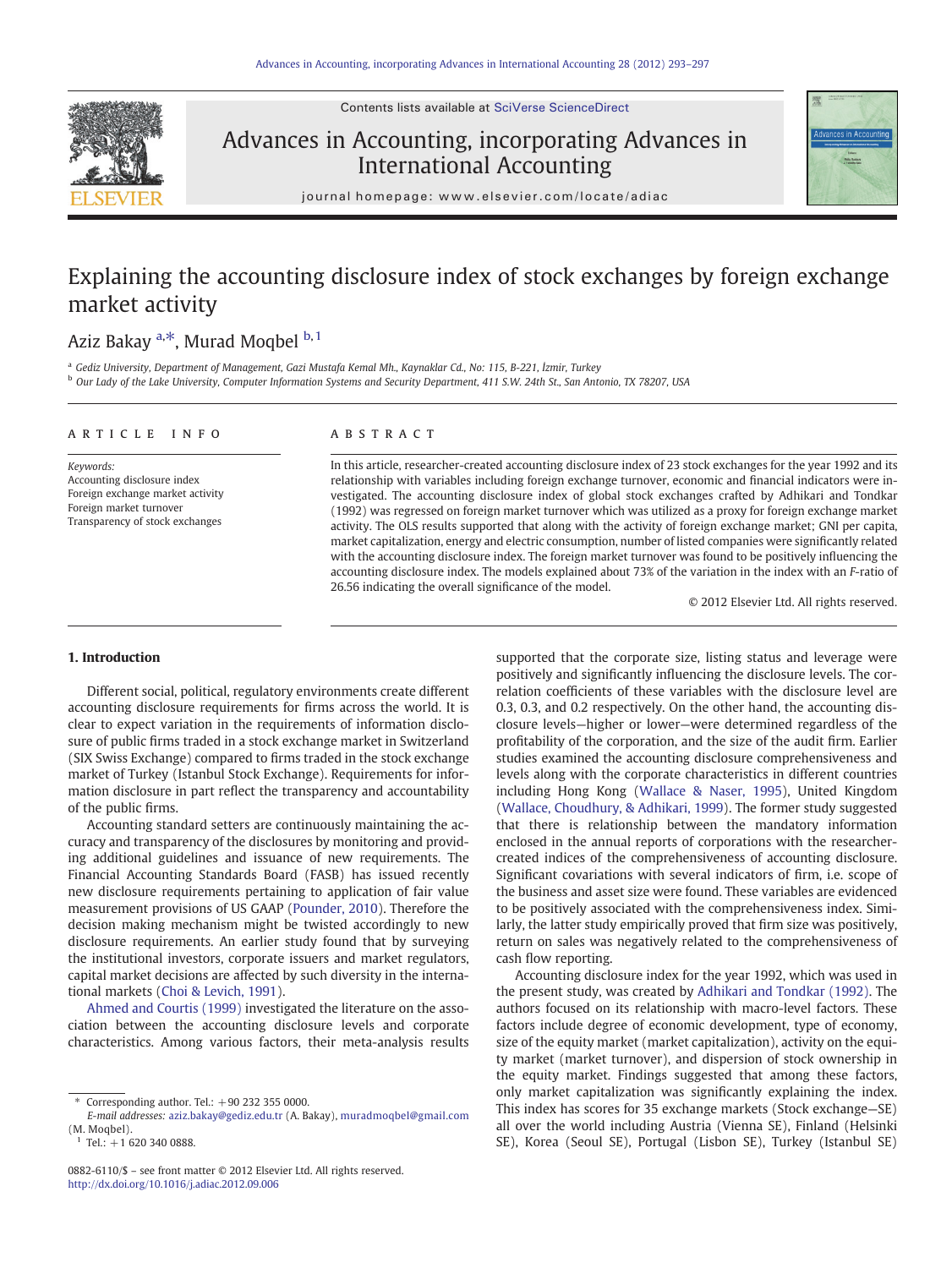along others (Table 1). The authors have picked only one stock exchange from each country. The index was crafted by the authors as the following: A survey that included 44 items asking about listing and filing information requirements of stock exchanges was designed. The design was completed after a thorough review of the literature on information disclosure requirements and review of the listing and filing requirements of the NYSE, London SE, Tokyo SE that are considered to be the most precise accounting disclosure and reporting practices. Survey was sent to 287 experts in international equity market in 41 countries (7 experts in each country). Fifty‐two percent response rate was recorded. By giving weight to some information items more importance relative to the literature, the authors created both weighted and unweighted indices.

The accounting disclosure has been examined in many ways in earlier studies; however, the niche point in this particular study is that we are analyzing the association between the accounting disclosure index of selected 23 global stock exchanges and foreign exchange market activities in these countries. Thus, we utilized the aforementioned researcher-created index as our dependent variable. The rationale behind including the foreign exchange market turnover as a variable in our analysis is the following: Stock exchanges include firms operating in international environment in which exchange risk is of high importance. If a stock market is exposed to international exchange risk, then stock exchange receives more pressure to disclose information in detail and in more transparency. Hence, as the internationalization of a stock exchange builds up, the more qualified accounting disclosure requirements of stock exchanges are observed leading to better accounting disclosure scores.

### 2. Methodology

### 2.1. Variables

The accounting disclosure index was obtained from an earlier study by [Adhikari and Tondkar \(1992\).](#page--1-0) In their study, scores are calculated for 35 stock exchanges across the world and we could include only 23

| <b>Table 1</b>                       |  |  |  |  |
|--------------------------------------|--|--|--|--|
| Accounting disclosure index.         |  |  |  |  |
| Source: Adhikari and Tondkar (1992). |  |  |  |  |

| Country        |              | City of stock | Weighted | Unweighted |
|----------------|--------------|---------------|----------|------------|
|                |              | exchange      | average  | average    |
| $\mathbf{1}$   | Australia    | Sydney        | 74.60    | 74.64      |
| 2              | Austria      | Vienna        | 54.17    | 53.52      |
| 3              | Canada       | Toronto       | 79.00    | 78.64      |
| $\overline{4}$ | Denmark      | Copenhagen    | 67.20    | 66.86      |
| 5              | Finland      | Helsinki      | 70.54    | 71.05      |
| 6              | France       | Paris         | 76.20    | 76.16      |
| $\overline{7}$ | Germany      | Frankfurt     | 67.20    | 66.86      |
| 8              | Greece       | Athens        | 60.00    | 59.41      |
| 9              | Hong Kong    | Hong Kong     | 77.04    | 75.77      |
| 10             | Italy        | Milan         | 68.46    | 68.39      |
| 11             | Japan        | Tokyo         | 77.68    | 77.68      |
| 12             | Luxembourg   | Luxembourg    | 66.62    | 66.64      |
| 13             | Netherlands  | Amsterdam     | 73.19    | 72.84      |
| 14             | New          | Wellington    | 67.13    | 65.91      |
|                | Zealand      |               |          |            |
| 15             | Norway       | Oslo          | 60.63    | 60.59      |
| 16             | Portugal     | Lisbon        | 65.68    | 65.50      |
| 17             | Singapore    | Singapore     | 80.89    | 80.32      |
| 18             | South Africa | Johannesburg  | 74.50    | 73.48      |
| 19             | Spain        | Madrid        | 68.84    | 68.36      |
| 20             | Sweden       | Stockholm     | 60.54    | 60.05      |
| 21             | Switzerland  | Zurich        | 72.19    | 71.70      |
| 22             | UK           | London        | 86.21    | 84.86      |
| 23             | <b>US</b>    | New York      | 90.31    | 90.75      |



Fig. 1. Estimated global foreign exchange market turnover by market segment in April 1989, April 1992, and April 1995. Average daily turnover, in billions of US dollars. Source: [Bank for International Settlements \(1996\)](#page--1-0).

of those due to data limitation. Unweighted index provided better results for this particular study and we disclosed the results of both unweighted and weighted. The aforementioned study was published in 1992, and observations of other variables for the year 1992 were obtained. Having only observations for the year 1992, might raise analytic problems as conducting regression with very limited number of observations (23 observations). Therefore, for the second stage of our data collection, we would assume that accounting disclosure index is valid for the years 1989 and 1995 in addition to the year 1992, for which we were able to pull the foreign exchange market turnover data. This would allow us to enlarge our data set to 64 observations.

As the focal relationship in the model, we utilized the foreign exchange turnover as a measure of the activity of the exchange market [\(Bank for International Settlements, 1996](#page--1-0)). The contracts are segmented into three categories of spot, forward and swaps. In the year 1992, almost half of the contracts are spot and the remaining was shared by forwards and swaps (Fig. 1). In 1992, foreign exchange turnover reached \$800 billion and in 1995 it reached just below \$1.2 trillion. 82% of all of these foreign exchange contracts have dollar as currency on side of the contract, followed by Deutsche Mark (40%) and Japanese Yen (27%) [\(Bank for International Settlements, 1996](#page--1-0)).

Great Britain as the financial center of the World ranked the highest in terms of the foreign exchange market turnover and it



Fig. 2. Reported foreign exchange market turnover in major centers in April 1989, April 1992, and April 1995. Average daily turnover, in billions of US dollars. Source: [Bank for International Settlements \(1996\)](#page--1-0).